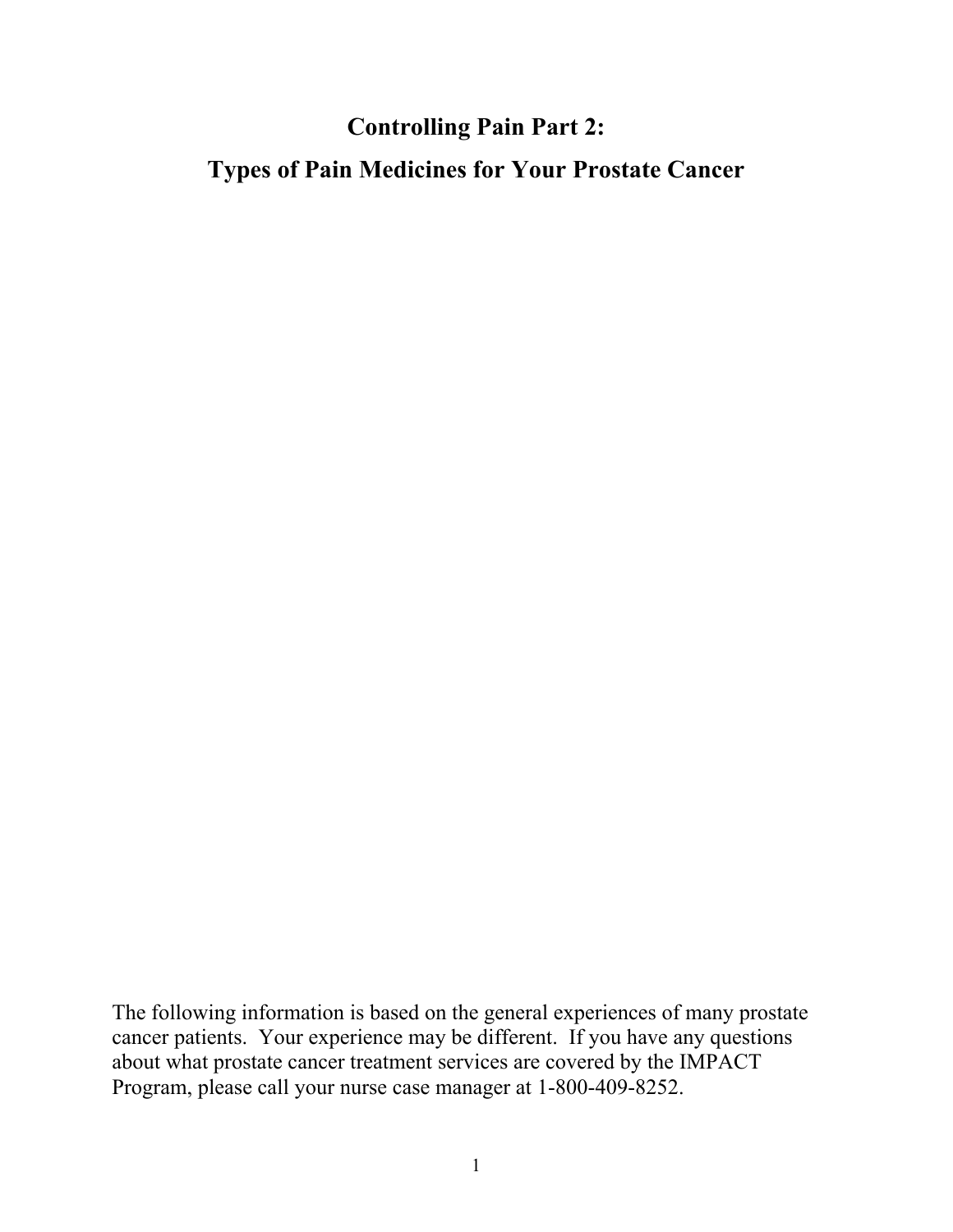# **Table of Contents**

| What Side Effects Might I Have If I Take Opioids For My Pain? 11 |  |
|------------------------------------------------------------------|--|
|                                                                  |  |
|                                                                  |  |
|                                                                  |  |
|                                                                  |  |
|                                                                  |  |
|                                                                  |  |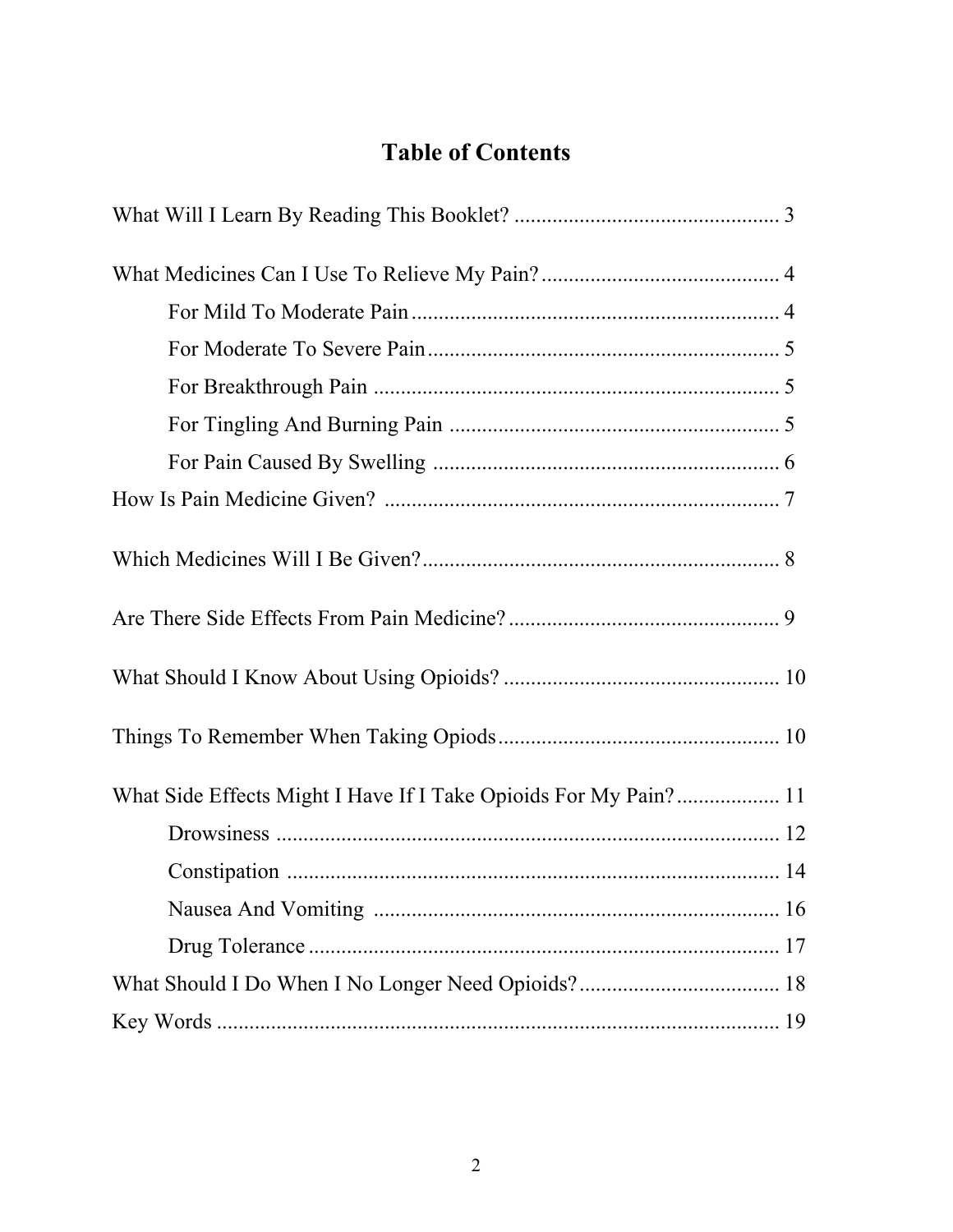## **What Will I Learn By Reading This Booklet?**

This booklet will help you learn about controlling your prostate cancer pain. Controlling the pain you have because of your prostate cancer is important. If you can control your pain, it will not keep you from doing the things that you want to do like working, spending time with family and friends, going to church, or shopping for groceries. In this booklet you will learn about:

- Medicines you can take to control your pain
- How to manage side effects that may happen when you take your pain medicine

It is important for you to think about and plan how you will manage your pain. The goal of managing your pain is to control it so you can do the things you want and need to do.

Words that appear in **bold** (dark text) can be found in the "Key Words" section at the end of this booklet.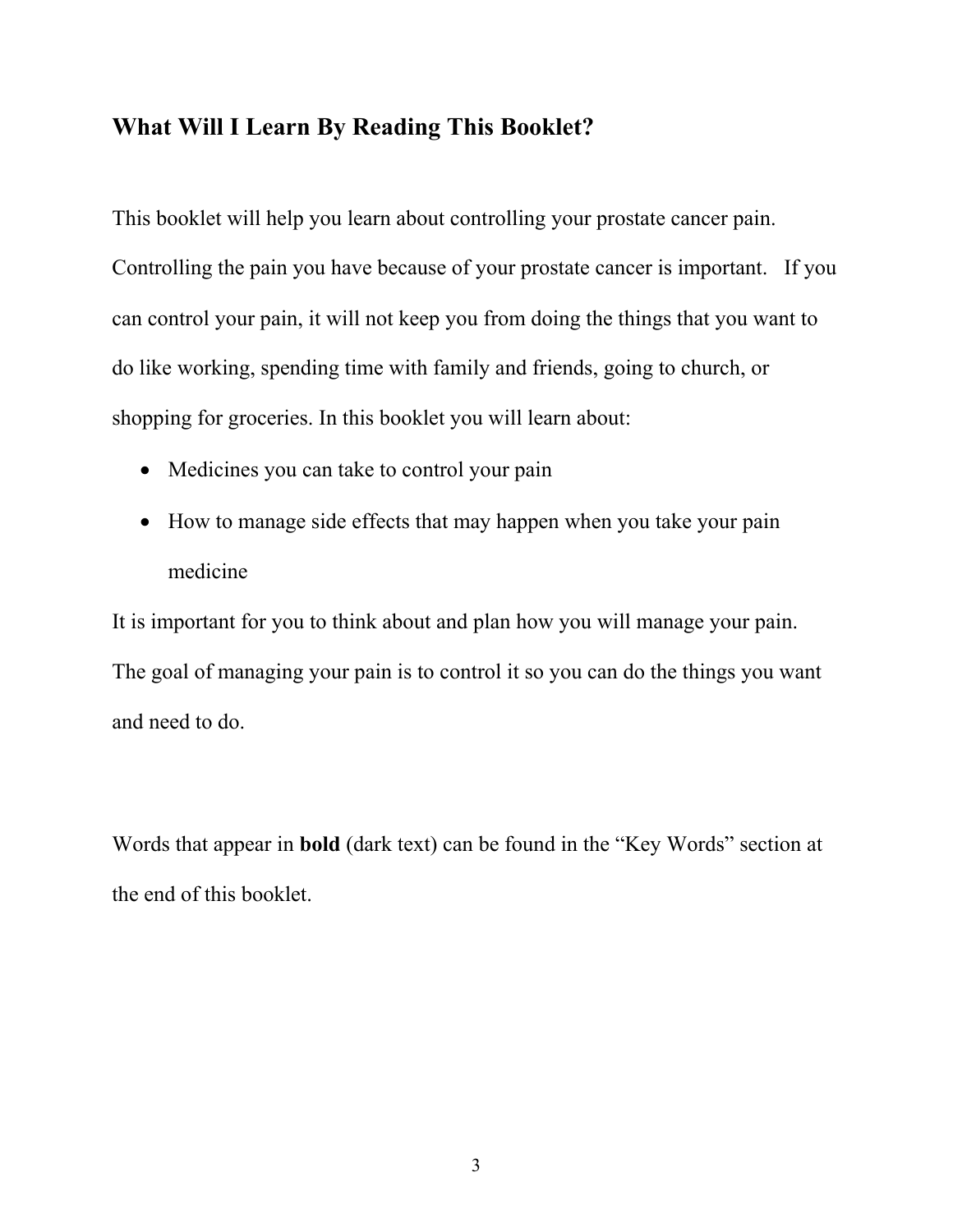#### **What Medicines Can I Use To Relieve My Pain?**

The type of medicine and the way you take it depends on the type or pain you have and what is causing your pain. For example, constant, lasting pain is best relieved by giving you a steady dose of pain medicine over a long period of time. One way to give you this medicine is through a skin patch. A skin patch is filled with medicine and placed on your skin. The medicine is taken into your body through your skin. Below is an overview of the types of medicines your doctor might give you to relieve your prostate cancer pain.

#### **For Mild To Moderate Pain**

**Non-opioids** control mild to moderate pain.Acetaminophen (Tylenol) and **nonsteroidal anti-inflammatory drugs or NSAIDs** (ibuprofen) are types of non-opiods. You can buy many of these over-the-counter (without a prescription). For others, you need a prescription from your doctor. Check with your doctor before using these medicines.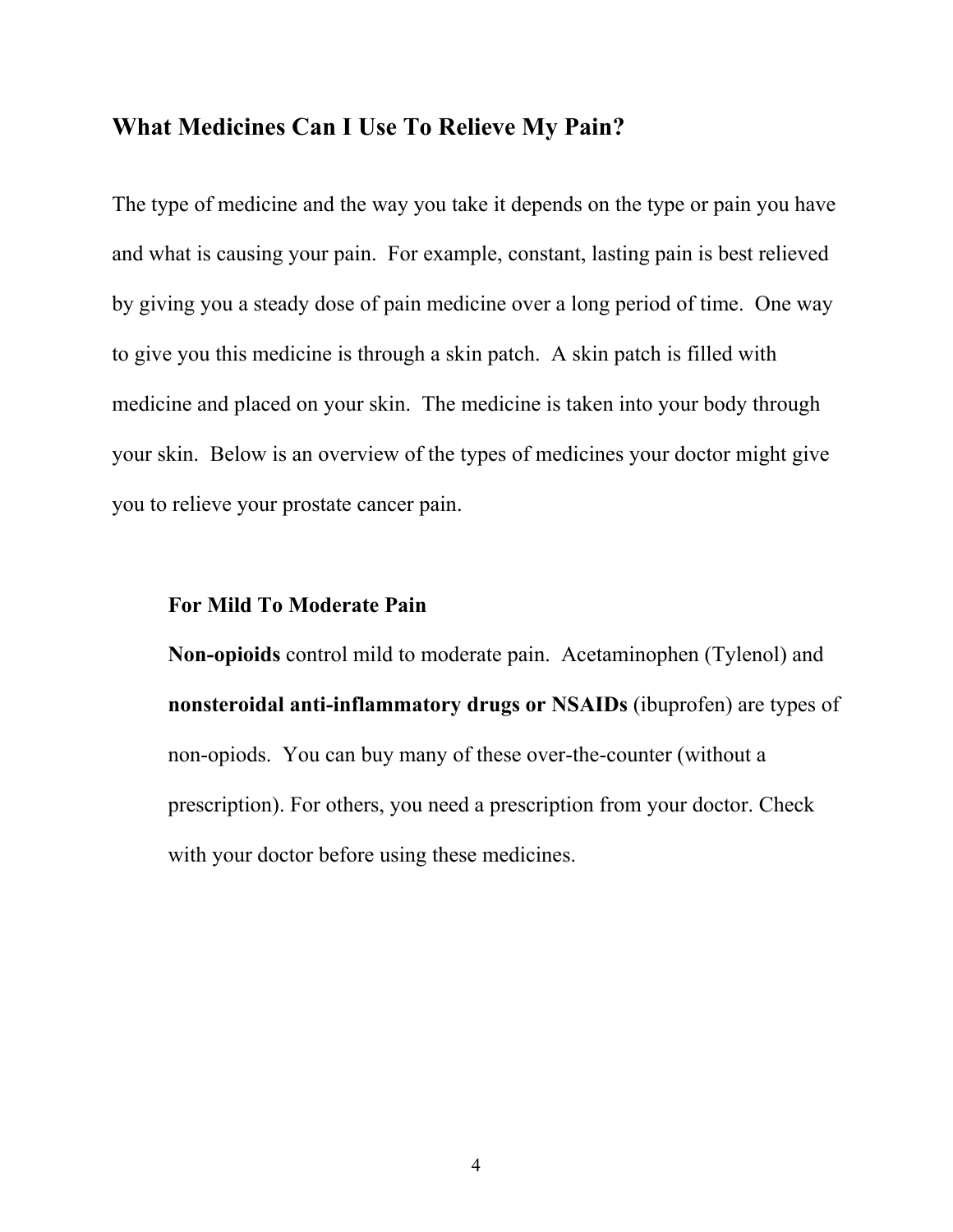### **For Moderate To Severe Pain**



An **opiod** (O-pe-oid) is a medicine like morphine (MOR-feen) used to relieve moderate to severe pain. You need a special **prescription** called a **triplicate** for these medicines. The triplicate prescription must be given to you by your doctor and taken to the pharmacy to be filled. The prescription cannot be called in to the pharmacy. Sometimes non-opioids may be used along with opioids for moderate to severe pain.

### **For Breakthrough Pain**

**Rapid-Onset Opioids** are short-acting opioids, which relieves breakthrough pain quickly. An example of this kind of medicine is immediate-release morphine. These medicines need to be used with a long-acting opioid for **chronic pain**.

#### **For Tingling And Burning Pain**

Two kinds of medicines called antidepressants and antiseizure are used to help control tingling and burning pain. You need a prescription for these medicines. Taking an antidepressant does not mean that you are depressed or have a mental illness, just as taking an antiseizure medicine does not mean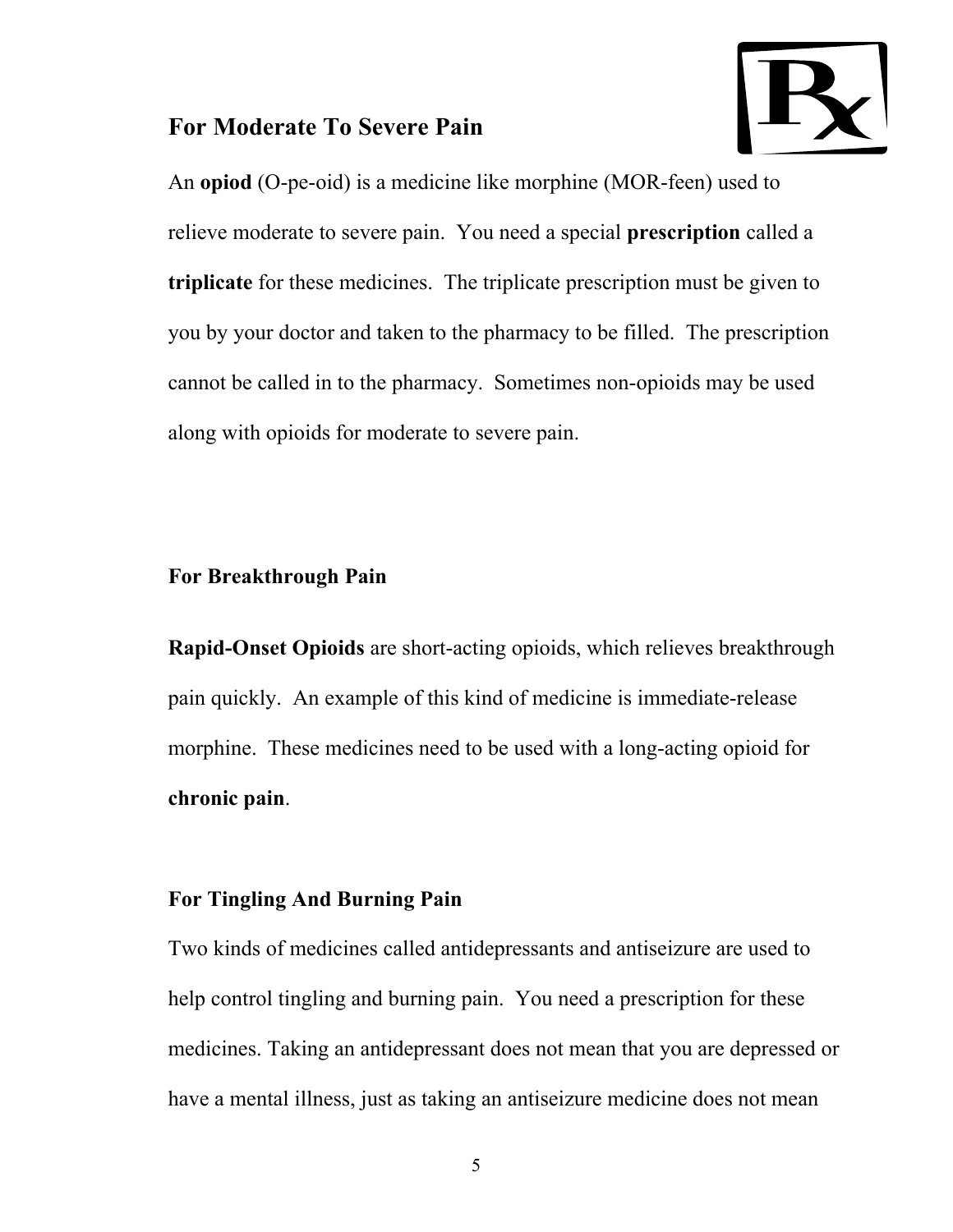that you have seizures. Both types of medicine can be very effective in controlling tingling or burning pain.

# **For Pain Caused By Swelling**

Swelling can cause you to have pain. Taking a steroid, such as Prednisone, helps reduce the swelling, which causes your pain. Your doctor will give you a prescription for these medicines.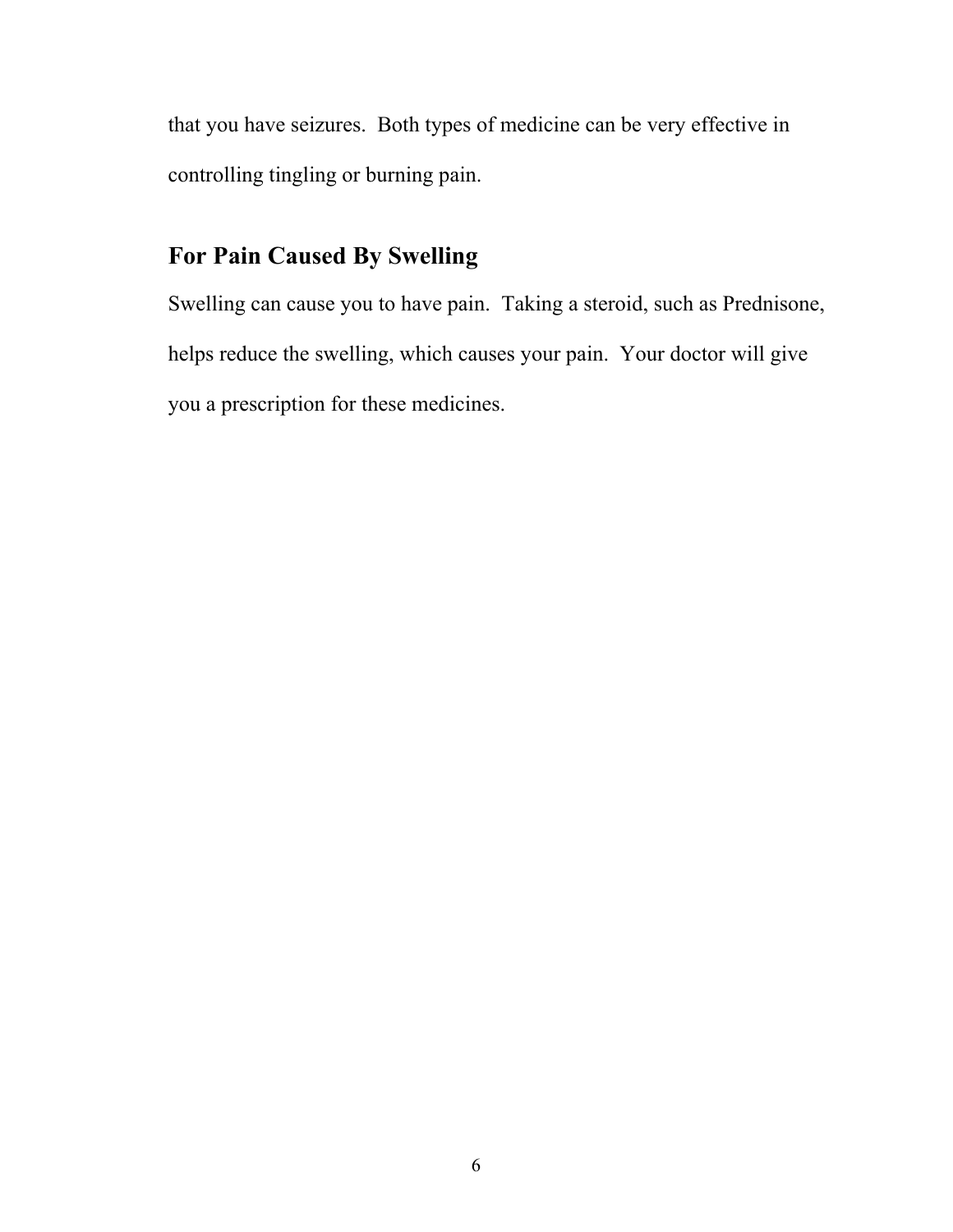7

## **How Is Pain Medicine Given?**

Some people think that if their pain becomes severe, they will need to receive injections or "shots." Shots are rarely given to relieve prostate cancer pain. There are many other ways to get the medicine into your body.

- **Orally** (by your mouth) medicine is taken by your mouth in a pill or capsule form or by liquid.
- **Skin patch** a bandage-like patch placed on the skin. The patch slowly but steadily gives you the medicine through your skin for 2-3 days at a time.
- **Rectal suppositories** medicine that dissolves in the rectum and is absorbed by the body.
- Injections
- Pump also known as **Patient-controlled analgesia** (ah-null-gee-zee-uh) or **PCA.** This method is usually used when you are in the hospital. It lets you help control the amount of pain medicine you take. When you need pain relief, you press on a button on the pump. The button releases a preset dose of pain medicine into a small tube. The tube is connected to your body.

If your pain is not being controlled well, speak to your doctor or nurse case manager about other options that might help you control your pain.









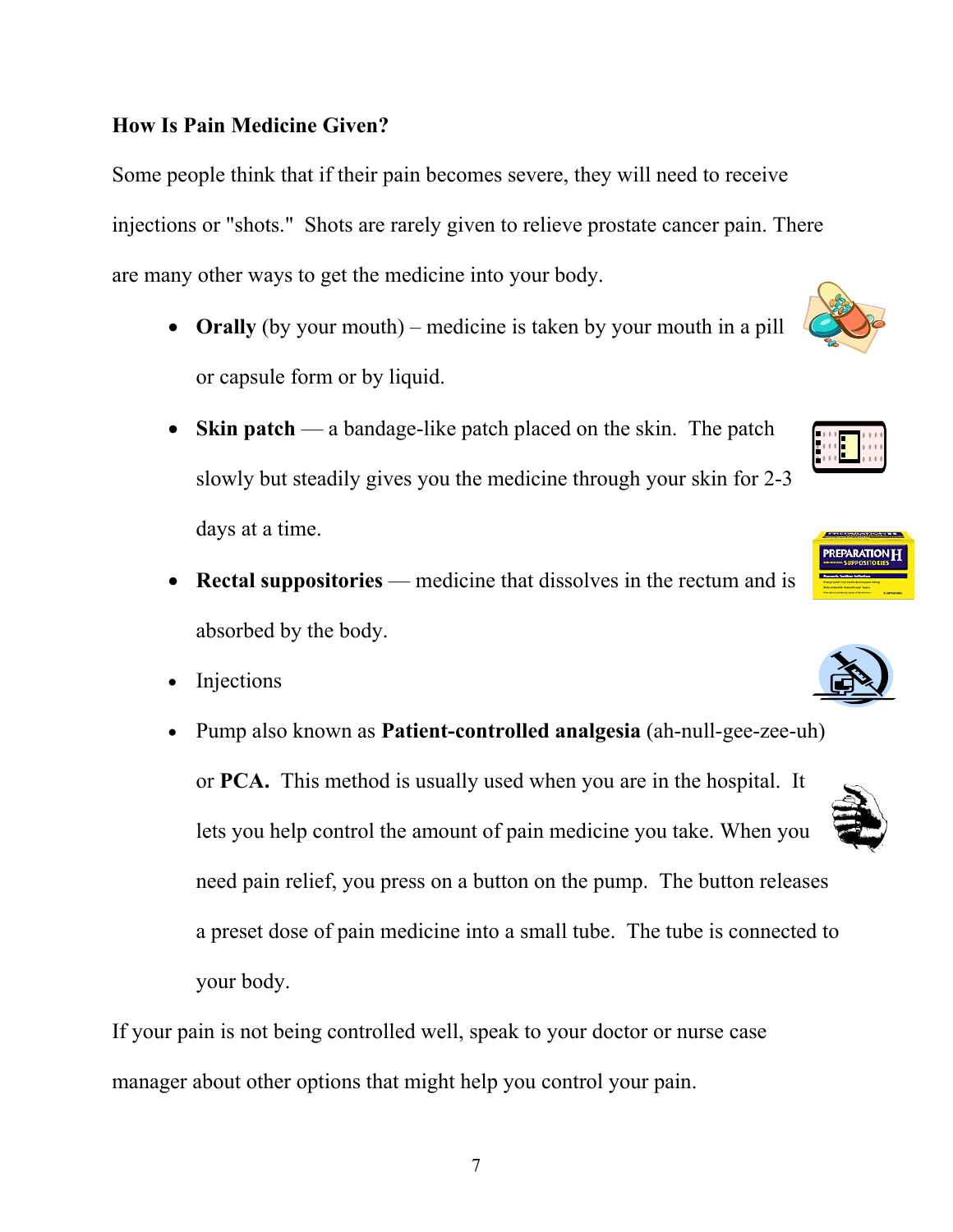## **Which Medicines Will I Be Given?**

In many cases, nonopioids are all you will need to relieve your pain. If you take your non-opiods regularly, you will "stay on top of the pain" and may not need other pain medicine. These medicines are stronger pain relievers than you might think.



If you do not get pain relief from nonopioids, then opioids will usually give you the relief you need. Most side effects from opioids can be stopped or controlled. You should talk to your doctor or nurse case manager about taking opioids and nonopioids at the same time. The two types of medicine relieve pain in different ways.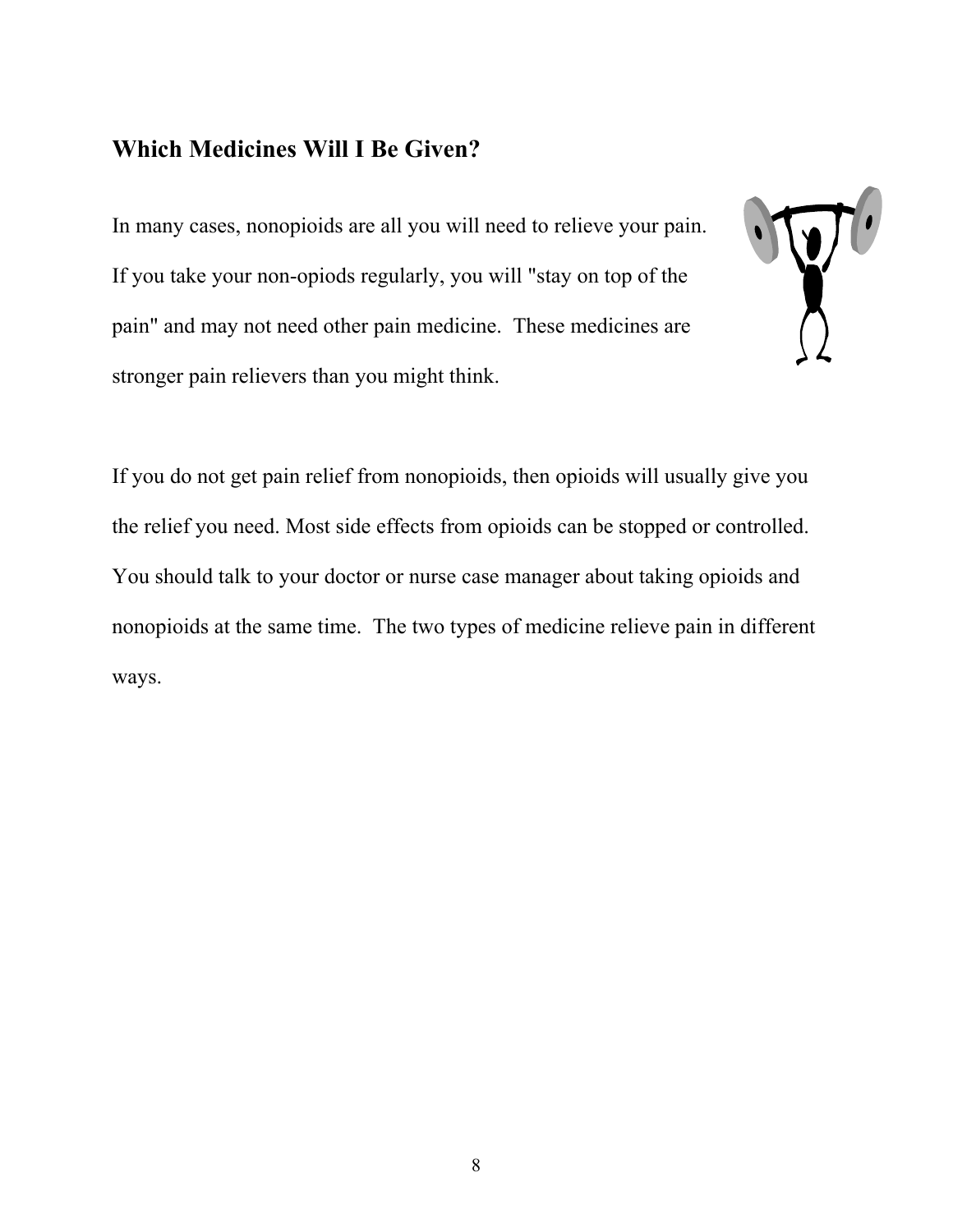### **Are There Side Effects From Pain Medicine?**

Yes, there are side effects. The good news is that many of the side effects can be stopped or managed. Mild side effects, such as nausea, itching, or **drowsiness**, will usually go away after a few days as your body gets used to the medicine. Let your doctor or nurse case manager know if you are having these side effects and ask for help in controlling them.

Serious side effects of pain medicine are rare. If you have a reaction or side effect to your pain medicine, it usually happens in the first few hours after taking your pain medicine. Serious side effects may include: trouble breathing, dizziness, and rashes. If you have any of these side effects, you call your doctor right away.

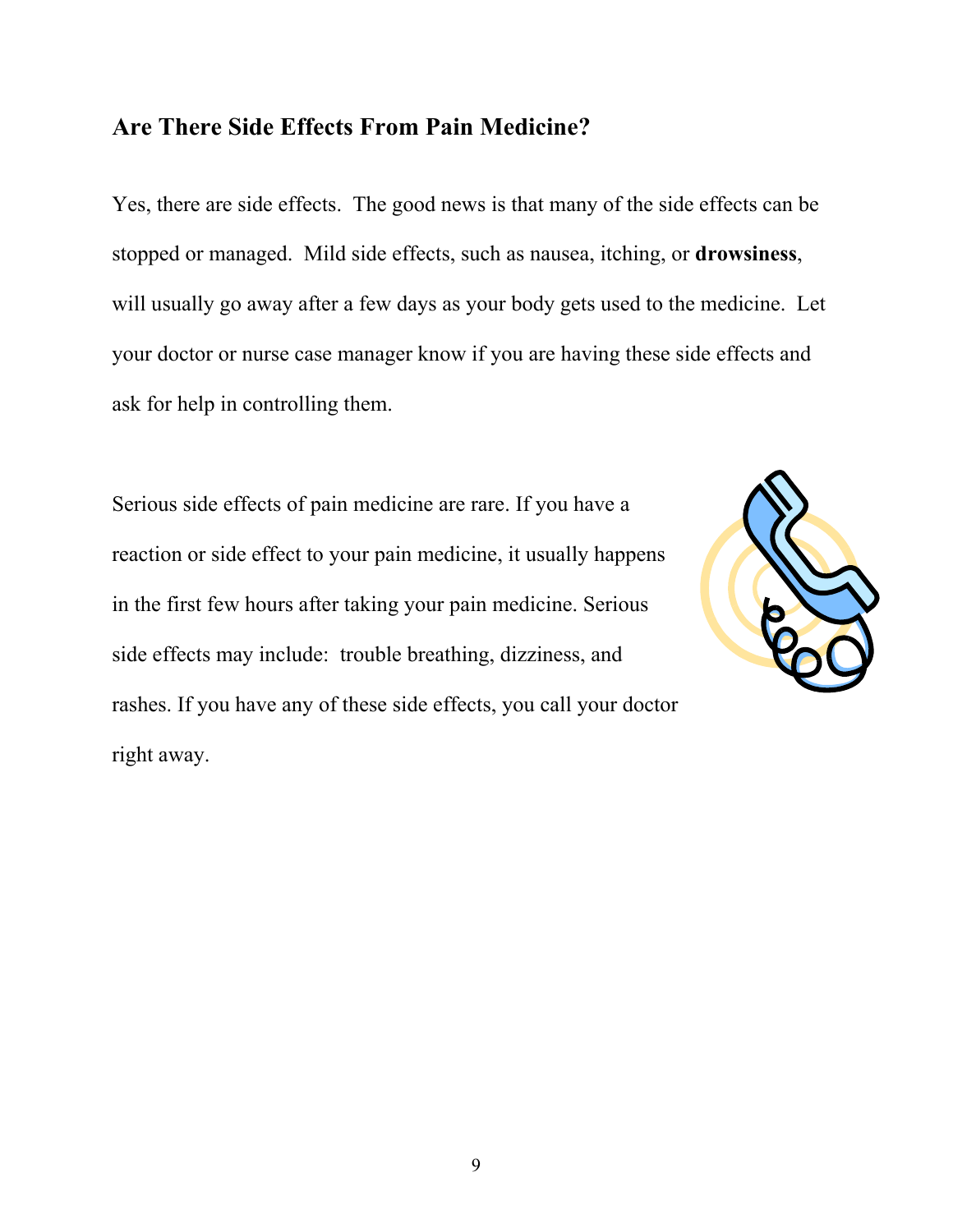## **What Should I Know About Using Opioids?**

These medicines are used alone or with nonopioids to treat moderate to severe pain. Opioids are similar to **endorphins**, which are substances produces by your body to help control pain. Some opiods work better than others in relieving severe pain.

## **Things To Remember When Taking Opiods**

- Do not increase the dose of your pain medicine on your own. If the medicine is not working, speak to your doctor. Your doctor will change the amount of medicine you are taking or the type of medicine you are taking so that you have the best pain relief.
- If your pain relief is not lasting long enough or you have breakthrough pain speak with your doctor.
- If you drink alcohol or take tranquilizers, sleeping aids, antidepressants, antihistamines, or any other medicines that make you sleepy, tell your doctor. Mixing opioids, alcohol, and tranquilizers with your pain medicine can be dangerous. Even small doses may cause problems. Using a mixture of opiods, alcohol, and other medicines can cause the side effects such as difficulty in breathing, confusion, anxiety, or more severe drowsiness or dizziness.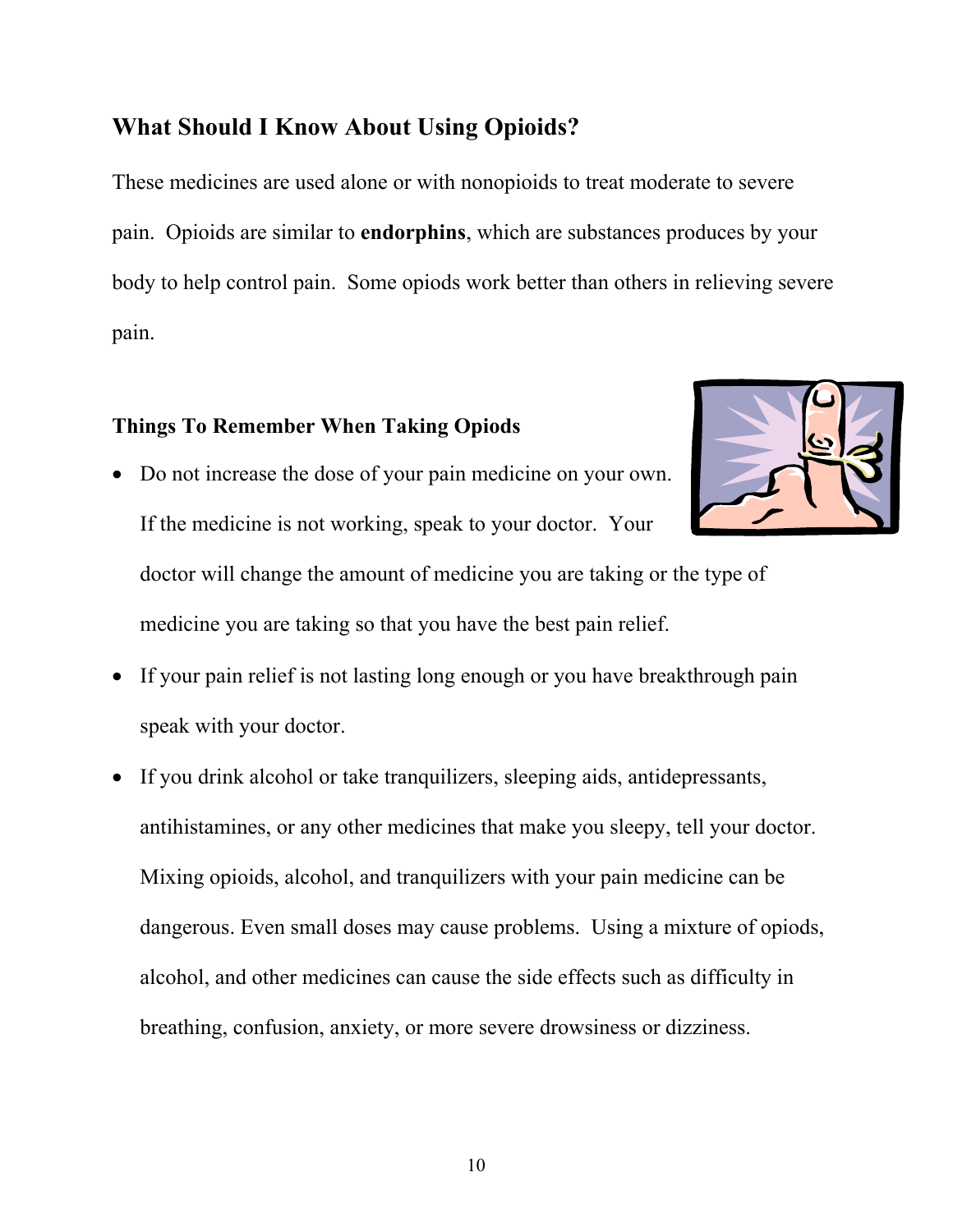# **What Side Effects Might I Have If I Take Opioids For My Pain?**

Not everyone has side effects from opioids. The most common side effects from taking opiods are:

- Drowsiness (feeling sleepy or tired)
- Constipation (having stool that is hard and difficult to pass)
- Nausea (feeling queasy or sick to your stomach)
- Vomiting (throwing up)
- Drug Tolerance

Some people might also experience dizziness, nightmares, confusion,

hallucinations, a small slowing of your breathing, difficulty in urinating, or itching.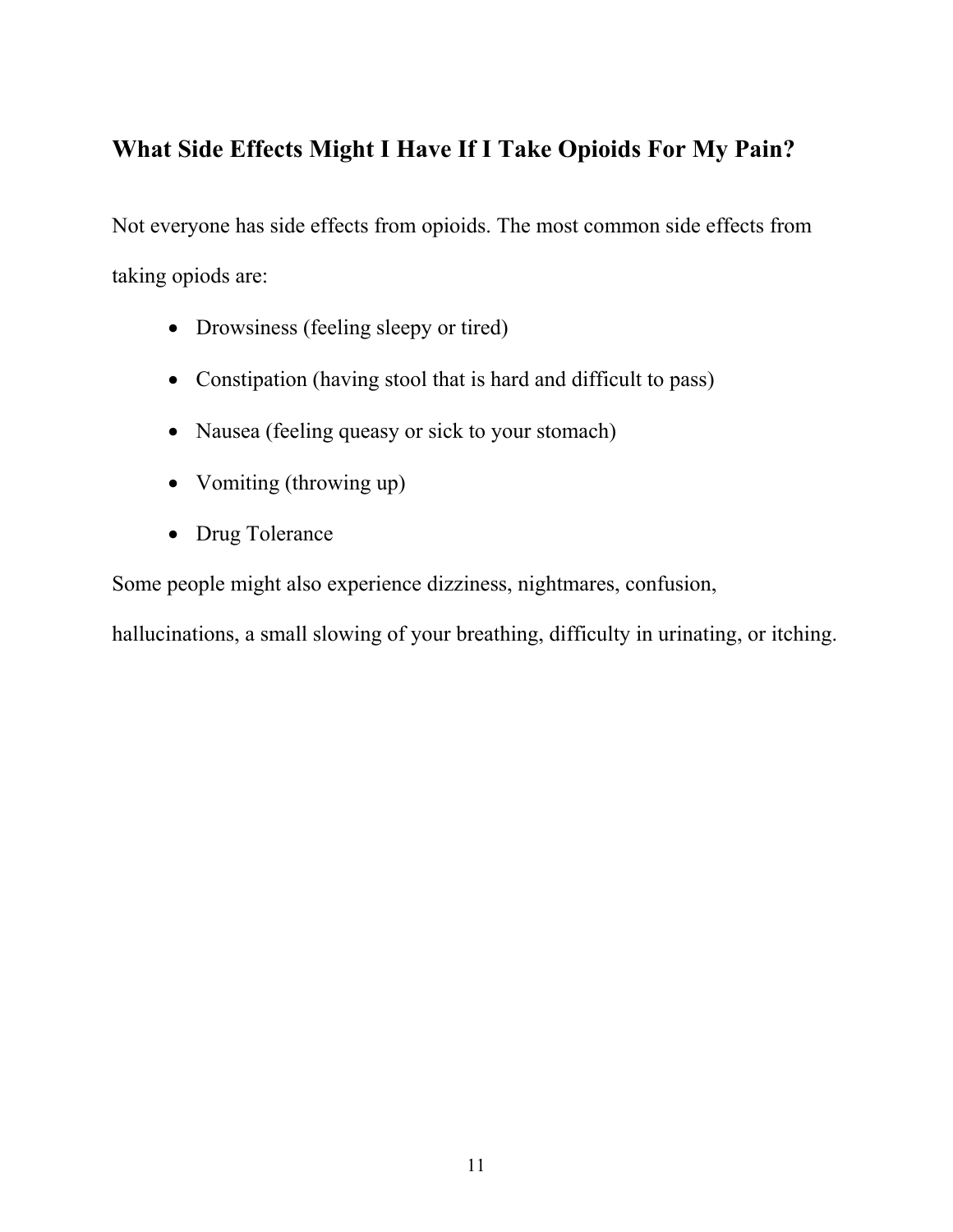#### **Drowsiness**

When you first start taking opioids you may have drowsiness (be very sleepy). This usually goes away after a few days. If your pain has kept you from sleeping, you may sleep more than you usually do for a few days. The opiods help you "catch up" on your sleep you lost because of your pain. The drowsiness will go away as your body gets used to the medicine. Call your doctor or nurse case manager if you feel too drowsy to do your daily activities after you have been taking the medicine for a week. Sometimes it may be unsafe for you to drive a car, or even to walk up and down stairs alone. Do not use heavy equipment or do other activities that require you to be alert. If you are sleepy there are some simple things you can do that might help.

- Wait a few days and see if it goes away.
- Check to see if other medicines you are taking can also cause drowsiness.

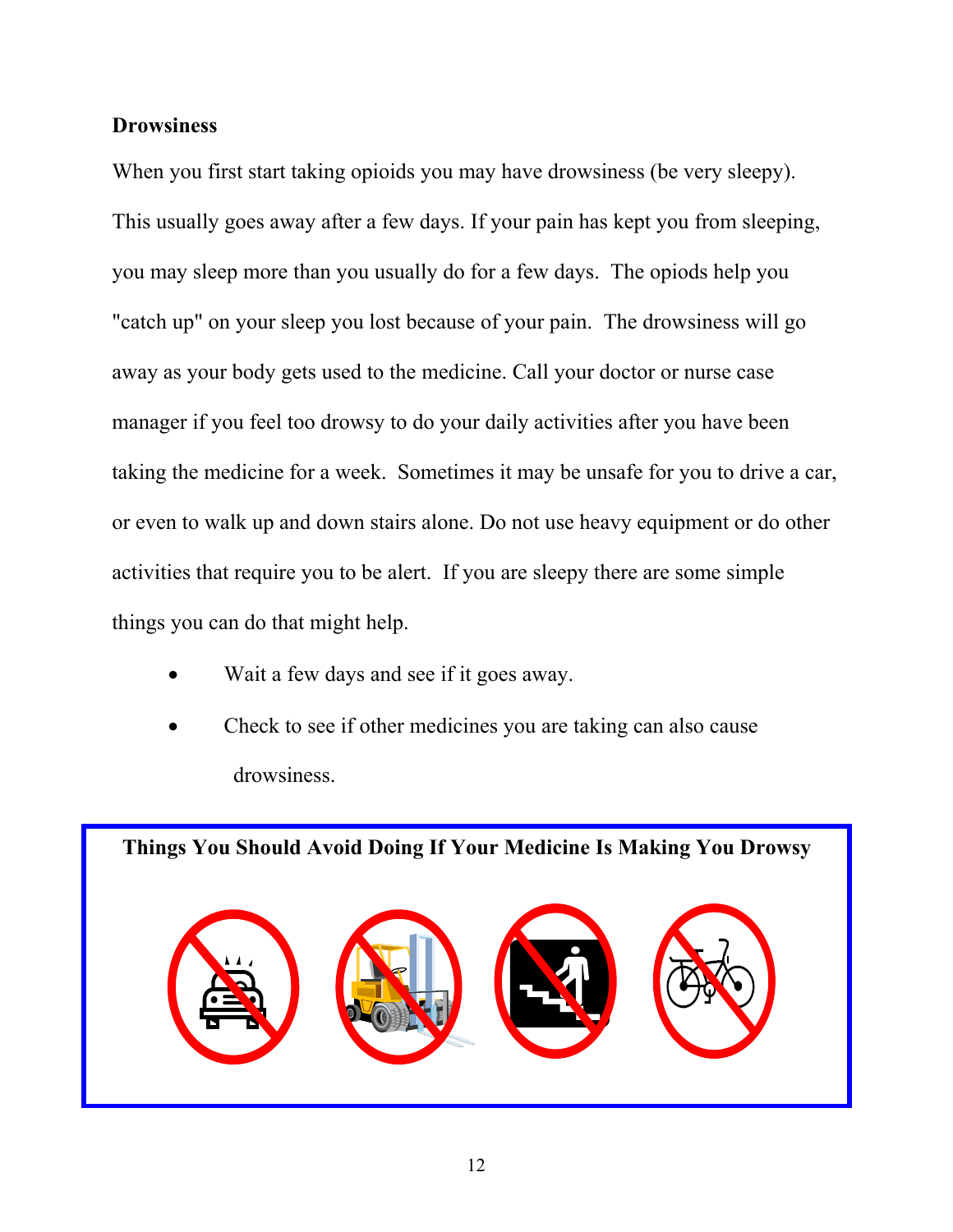- Ask the doctor if you can take a smaller dose more often or an extendedrelease opioid. Sometimes a small decrease in the **dose** (or amount) of an opioid will still give you pain relief but no drowsiness. If drowsiness is really bad, you may be taking more opioid than you need. Ask your doctor about lowering the amount you are now taking.
- Ask your doctor about changing to a different medicine.
- Ask your doctor if you can take a mild stimulant such as caffeine.

If drowsiness is really bad or if it happens suddenly after you have been taking opioids for a while, call your doctor right away.

# **Dealing with Side Effects:**

• What activities should you stay away from or will you need help with if your pain medicine makes you drowsy?

**\_\_\_\_\_\_\_\_\_\_\_\_\_\_\_\_\_\_\_\_\_\_\_\_\_\_\_\_\_\_\_\_\_\_\_\_\_\_\_\_\_**

**\_\_\_\_\_\_\_\_\_\_\_\_\_\_\_\_\_\_\_\_\_\_\_\_\_\_\_\_\_\_\_\_\_\_\_\_\_\_\_\_\_** 

**\_\_\_\_\_\_\_\_\_\_\_\_\_\_\_\_\_\_\_\_\_\_\_\_\_\_\_\_\_\_\_\_\_\_\_\_\_\_\_\_\_**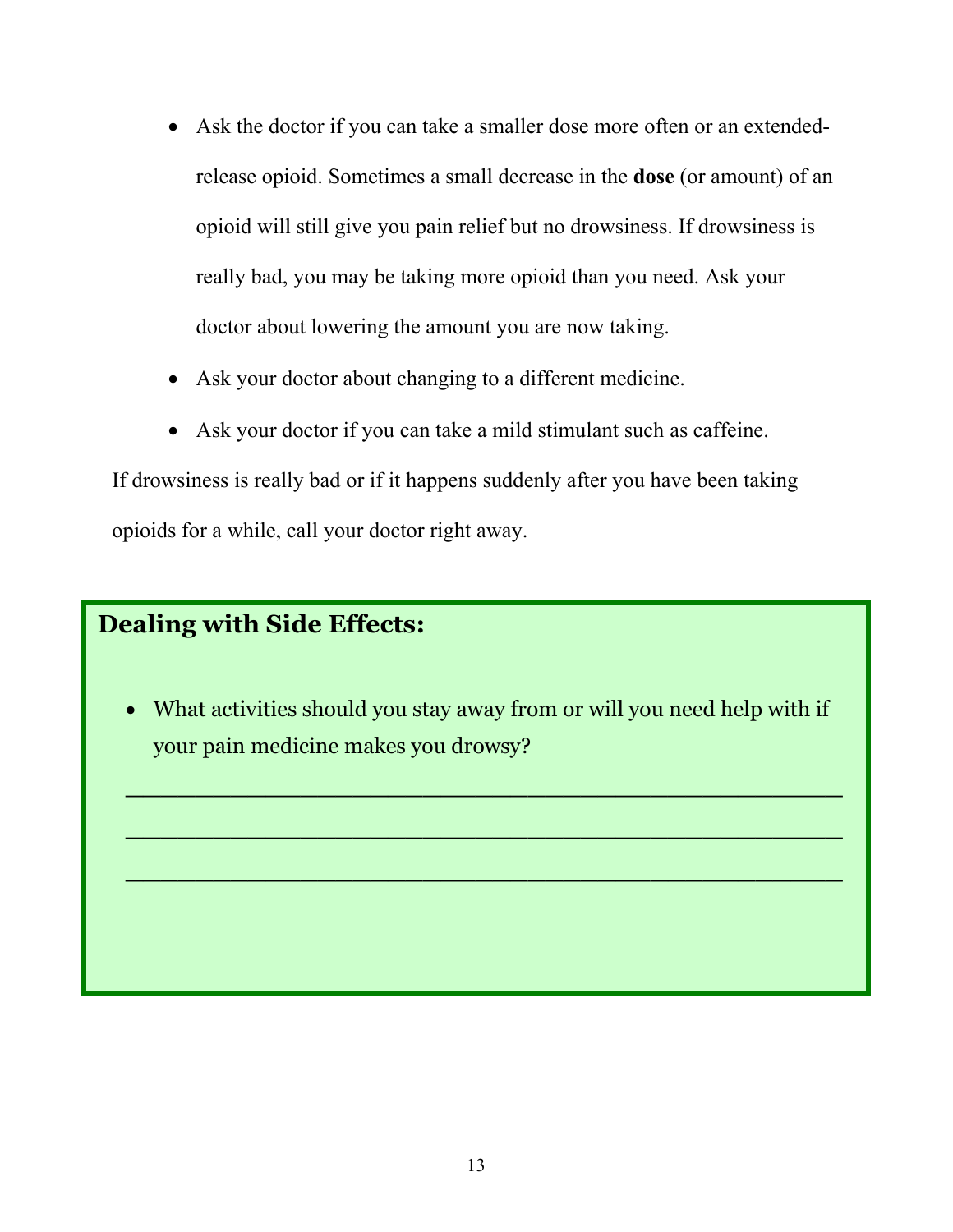### **Constipation**

Opioids cause constipation to some degree in most people. **Constipation** is when your stool is hard and difficult to pass. Constipation can make you feel very uncomfortable. The most important thing for you to remember is to not let your constipation go on for days and days, but to get help with this right away. Constipation can often be stopped or managed. If you are constipated there are some simple things you can do that might help.

• Drink more fluids, at least eight, 8-ounce glasses of water a day. A glass of warm liquid when you first get up in the morning may start your bowels moving.



- Add more fiber to your diet. Eat more whole grains, such as bran muffins and cereals, wheat germ, and whole wheat bread, fresh fruits and vegetables, and prunes or prune juice.
- Eat fewer fatty foods (like fried fish, fried chicken, french fries or high fat milk products).
- Increase your daily exercise. Even a daily walk can help relieve constipation.
- Add 1 or 2 tablespoons of unprocessed bran to your food. This adds fiber to your diet and stimulates bowel movements. Keep a shaker of bran handy at mealtimes to make it easy to sprinkle on foods.

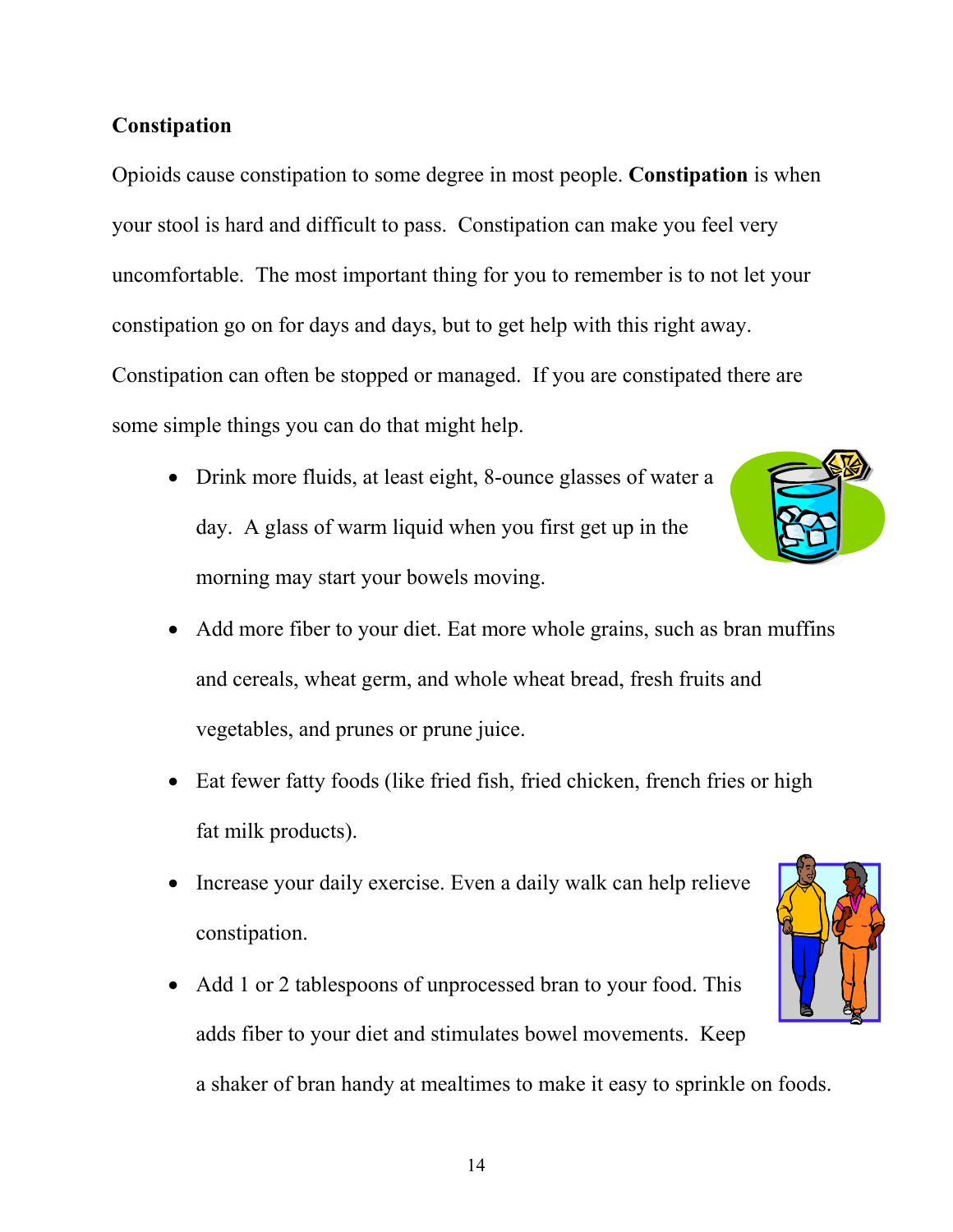If you are still constipated after trying these things, ask your doctor to prescribe a stool softener or laxative. Be sure to check with your doctor or nurse before taking any laxative or stool softener on your own. If you have not had a bowel movement for 2 days or more, call your doctor.

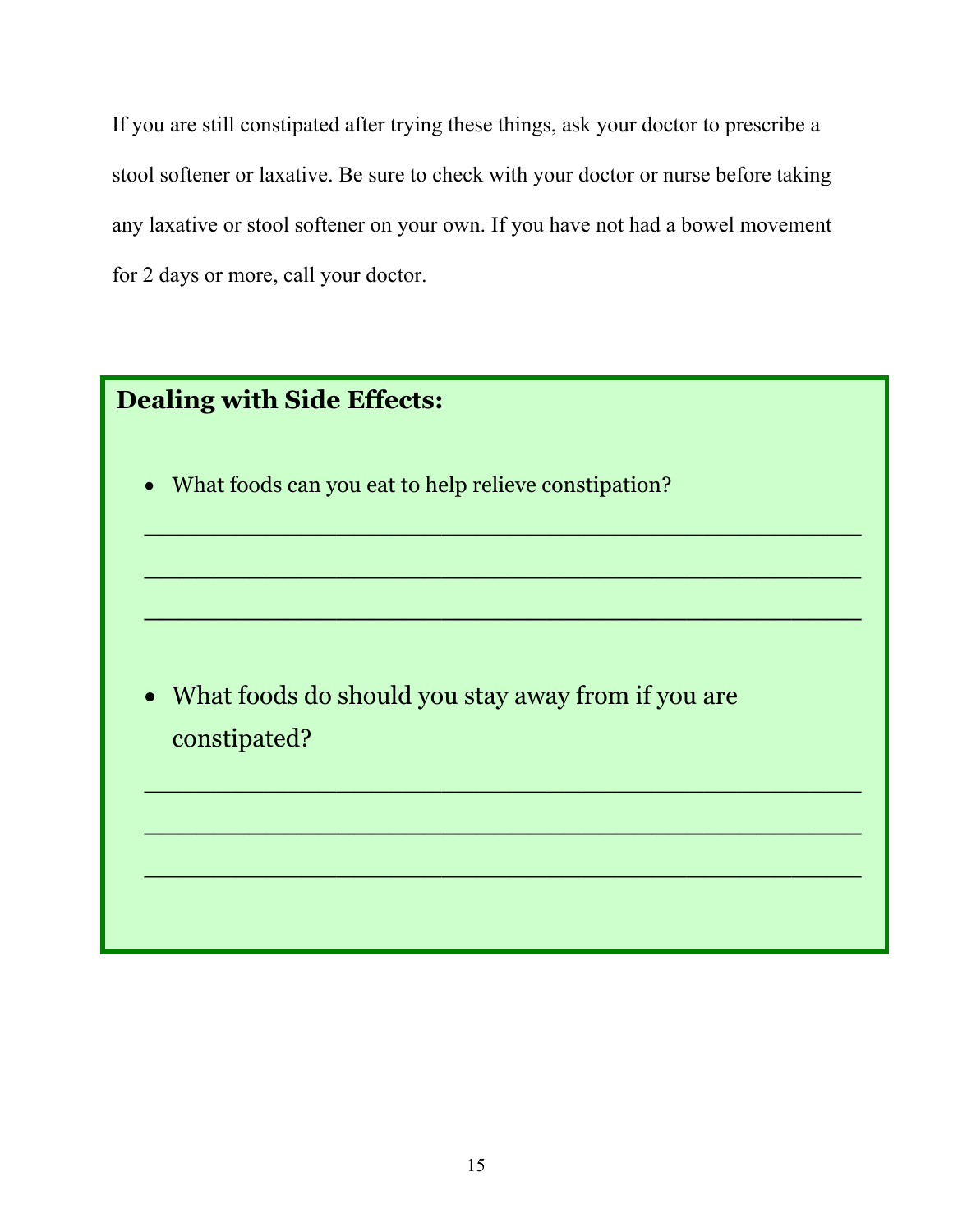### **Nausea and Vomiting**

Nausea and vomiting caused by opioids will usually go away after a few days of taking the medicine. If you have nausea and are vomiting there are some simple things you can do that might help.

- If nausea occurs mainly when you are walking around (not resting or lying down in bed), try staying in bed for an hour or so after you take your medicine. This type of nausea is like motion sickness. There are some over-the-counter medicines that may help this type of nausea. Check with your doctor or nurse case manager about what you can take.
- If your pain is causing your nausea, using opioids to relieve your pain usually makes the nausea go away.
- Ask your doctor or nurse case manager if your prostate cancer, some other medical condition, or other medicine you are taking might be causing your nausea.
- Constipation may also contribute to your nausea.

Some people think they are allergic to opioids if they become nauseated or "sick to their stomach." Nausea and vomiting alone usually are not allergic responses. But a rash or itching along with nausea and vomiting may be an allergic reaction. If this happens to you, stop taking the medicine and call your doctor at once.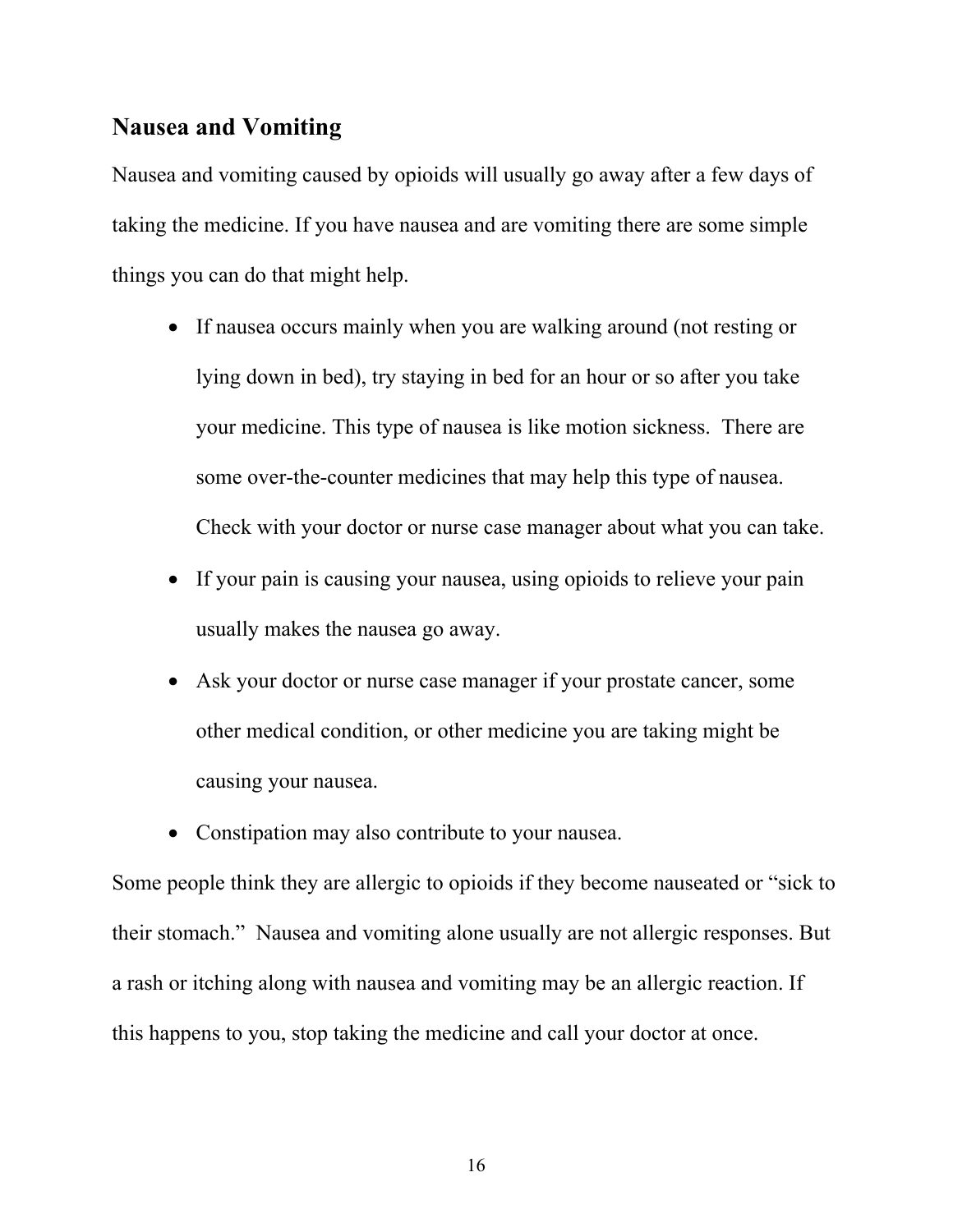## **Drug Tolerance**

People who take opioids for pain sometimes find that over time they need to take larger doses to control the pain. This may be because you have more pain or your body may be getting used to the medicine. When your body gets used to a medicine so that it no longer controls your pain, it is called **drug tolerance**. This does not happen in most cases. If you do develop a tolerance, small increases in the dose or a change in the kind of medicine you take will help relieve your pain better. Increasing the doses of opioids to relieve increasing pain or to keep from having drug tolerance does NOT lead to **addiction**.

# **Drug Tolerance**

• Do you have any concerns or questions about taking your pain medicine? If so, make a list of them here so you can talk to your doctor about them.

**\_\_\_\_\_\_\_\_\_\_\_\_\_\_\_\_\_\_\_\_\_\_\_\_\_\_\_\_\_\_\_\_\_\_\_\_\_\_\_\_\_**

**\_\_\_\_\_\_\_\_\_\_\_\_\_\_\_\_\_\_\_\_\_\_\_\_\_\_\_\_\_\_\_\_\_\_\_\_\_\_\_\_\_** 

**\_\_\_\_\_\_\_\_\_\_\_\_\_\_\_\_\_\_\_\_\_\_\_\_\_\_\_\_\_\_\_\_\_\_\_\_\_\_\_\_\_** 

**\_\_\_\_\_\_\_\_\_\_\_\_\_\_\_\_\_\_\_\_\_\_\_\_\_\_\_\_\_\_\_\_\_\_\_\_\_\_\_\_\_**

**\_\_\_\_\_\_\_\_\_\_\_\_\_\_\_\_\_\_\_\_\_\_\_\_\_\_\_\_\_\_\_\_\_\_\_\_\_\_\_\_\_**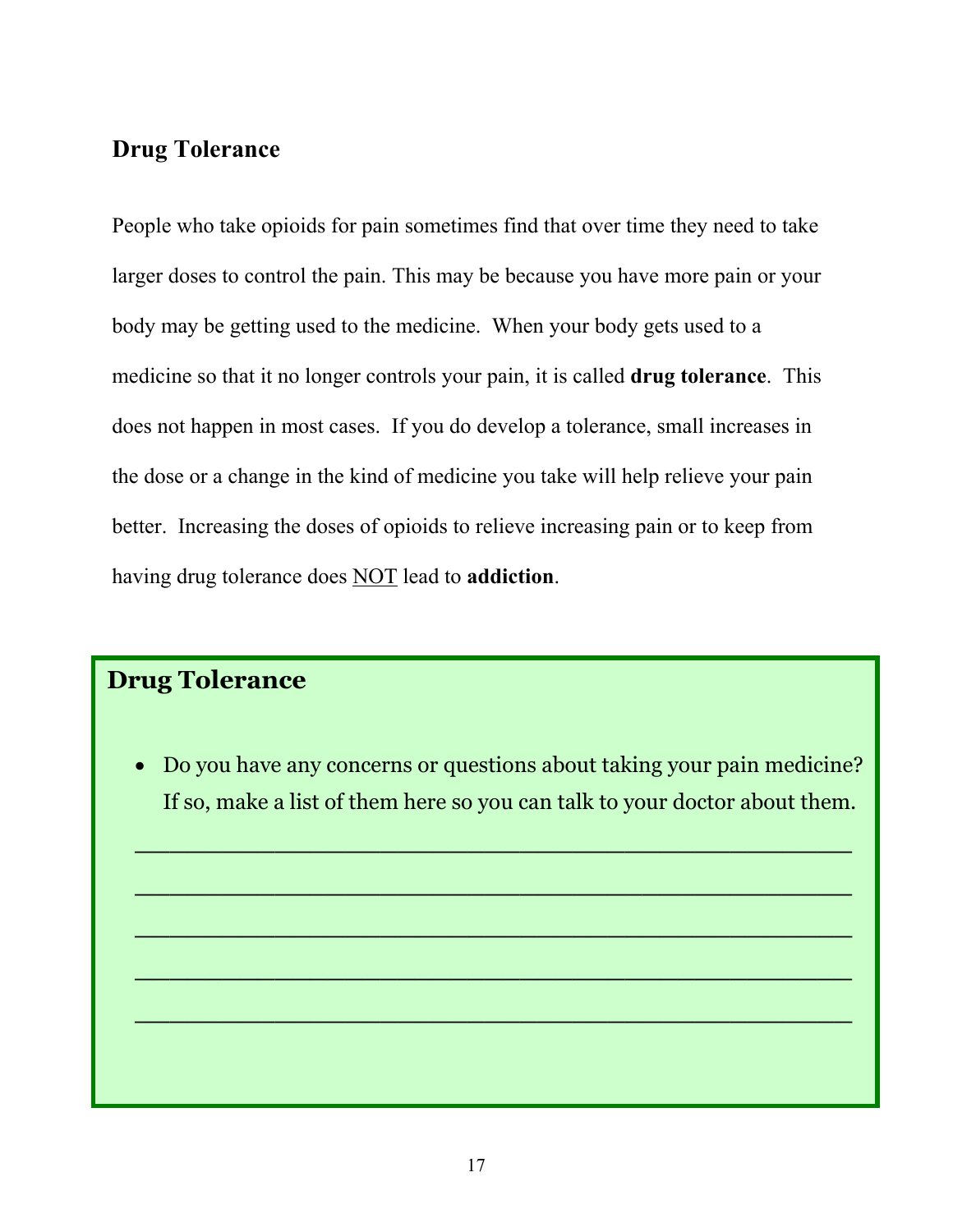### **What Should I Do When I No Longer Need Opioids?**

You should not stop taking opioids suddenly. When you stop taking opioids, your doctor will lower your dose slowly. This will keep you from getting sick. If you stop taking opioids suddenly and get a flu-like illness, excessive perspiration, diarrhea, or any other unusual reaction, tell your doctor or nurse case manager right away. These symptoms can be treated and will go away in a few days to a few weeks.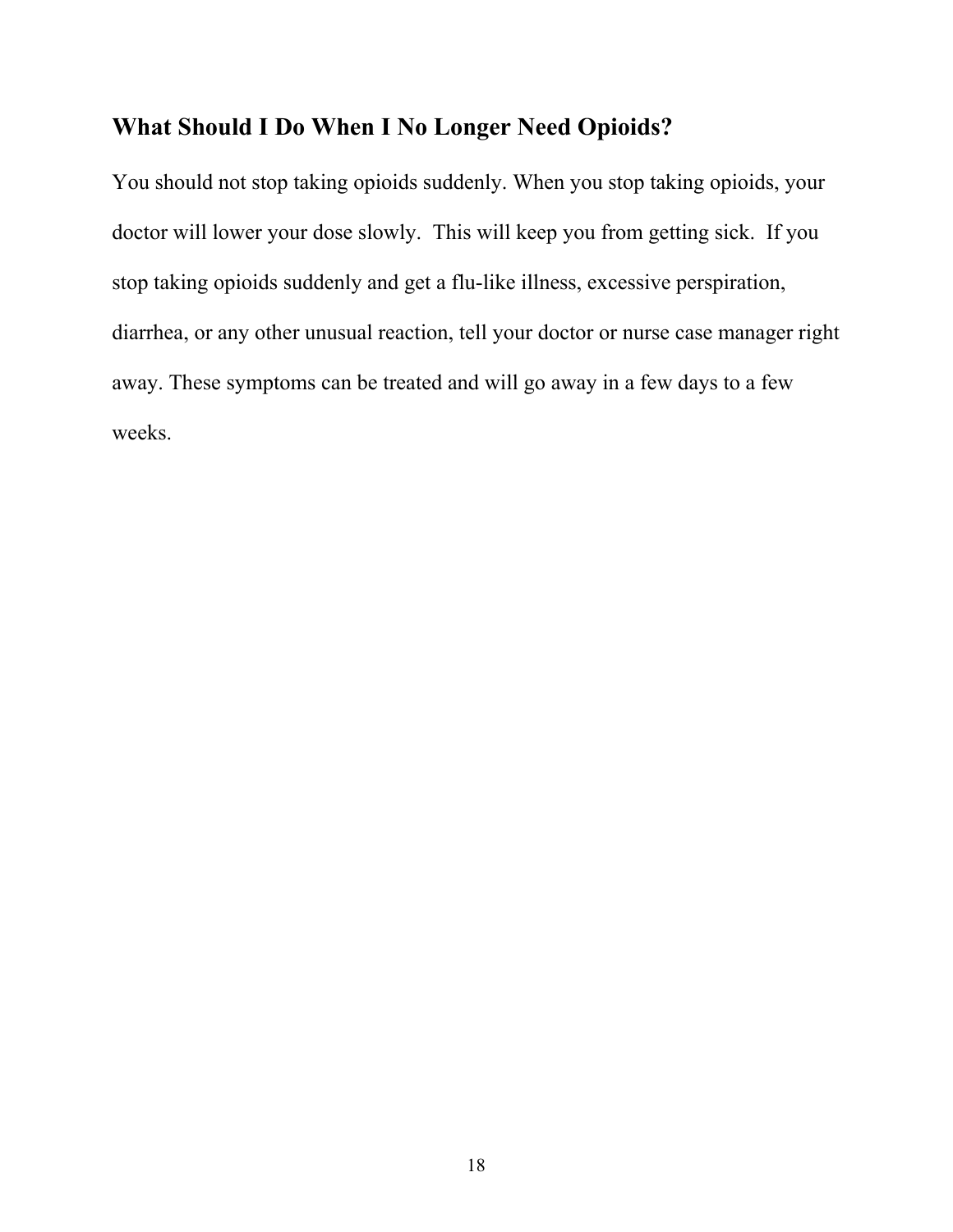## **What Have I Learned By Reading This Booklet?**

In this booklet, you learned about controlling your prostate cancer pain. You learned:

- Medicines you can take to control your pain
- How to manage side effects that may happen when you take your pain medicine

If you have any questions, please talk to your doctor or nurse case manager. It is important that you know how to manage your pain. This knowledge will help you take better care of yourself and feel more in control so that you are not kept from doing the things that you want to do. Remember you want to control your pain so that it does not control you.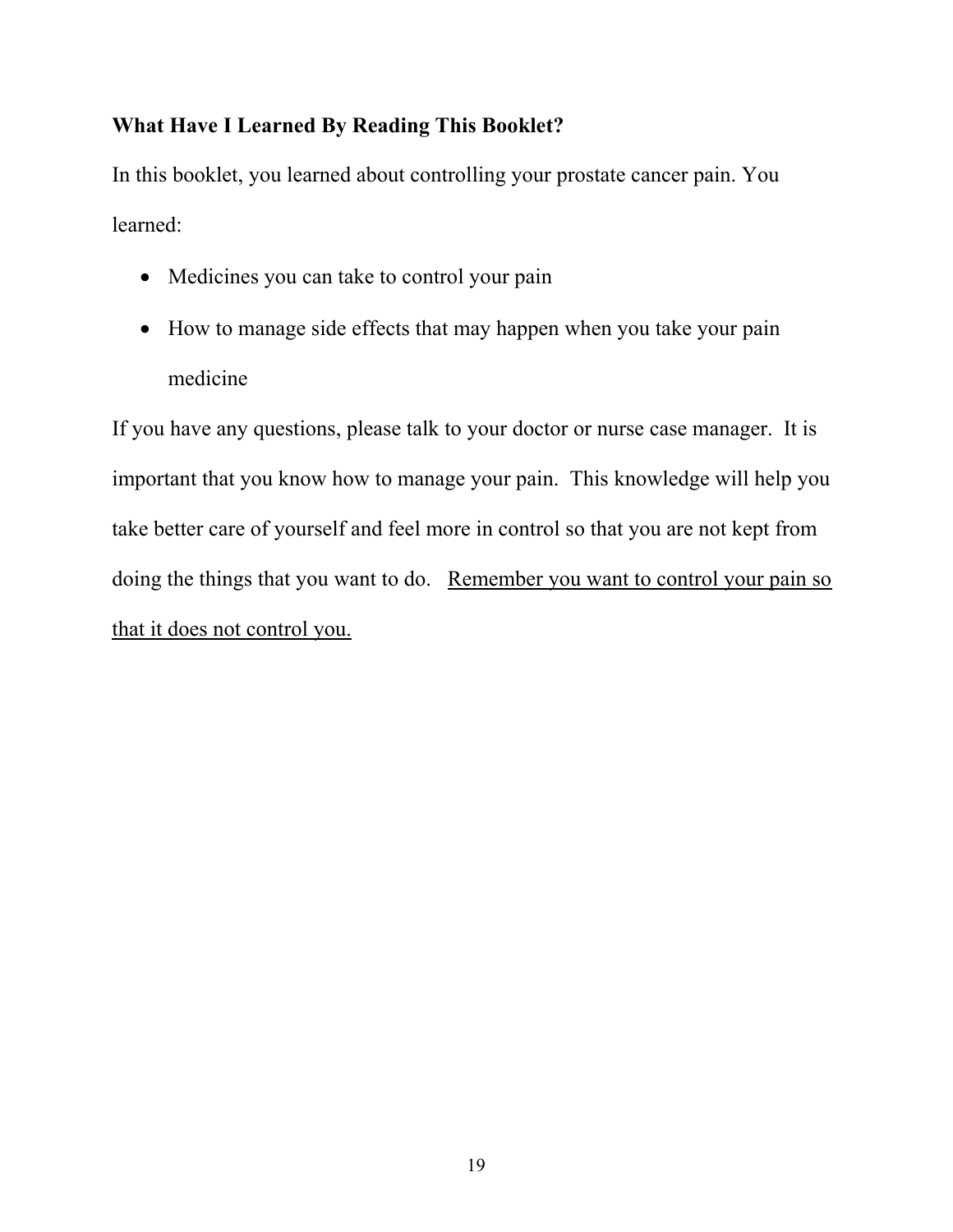#### **Key Words**

**Addiction**: the uncontrollable need and use of a substance such as a drug or alcohol.

**Breakthrough pain**: Intense increases in pain that can happen even if you are taking pain medicine.

**Chronic pain**: Pain that can range from mild to severe, and remains or get worse over a long period of time.

**Constipation**: having stool that is hard and difficult to pass.

**Dose**: amount of medicine taken at one time.

**Drowsiness**: to be sleepy

**Drug tolerance**: when your body gets used to a pain medicine

**Endorphins**: substances produced by your body to help control pain.

**Nausea**: feeling queasy or sick to your stomach.

**Opioid (O-pe-oid)**: A medicine used to treat moderate to severe pain.

**Non-opiod**: medicine bought with out a doctor's prescription to help control mild to moderate pain.

**Orally**: taken by your mouth

**Pain threshold**: the amount of pain you can live with.

**Patient-controlled analgesia (ah-null-G-z-uh):** a special pump, which allows a patient to give himself pain medicine.

20